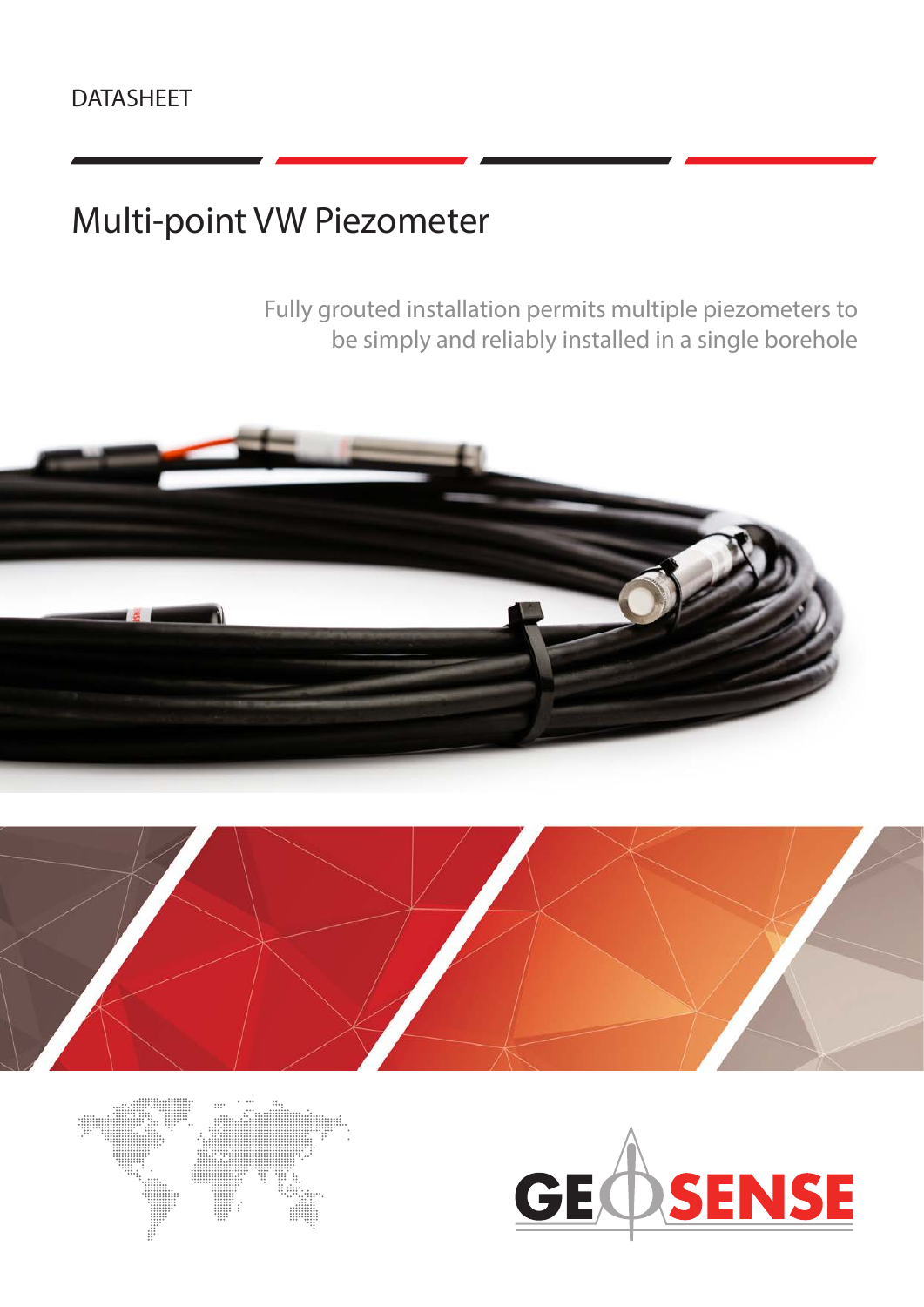## Multi-point VW Piezometer

### Overview



Fully grouted installation permits multiple piezometers to be simply and reliably installed in a single borehole. The piezometer string and grout pipe are placed in the borehole and cementbentonite grout is pumped until the borehole is filled.

Multi-point Piezometer Strings allow for multiple Vibrating Wire Piezometers to be connected on a single cable. This facilitates the installation of fully grouted multiple piezometers. The single cable prevents vertical void channels. Tough urethane jacketed, Kevlar® reinforced, non-stretch cable is employed to withstand the rigours of installation and is entirely water-blocked to minimize any leakage. No conductors are shared to maximize independent reliability of each sensor.

Vibrating Wire Piezometers provide excellent long-term accuracy, stability of readings and reliability under demanding geotechnical conditions. Vibrating Wire Piezometers are the electrical piezometers of choice as the frequency output of vibrating wire devices is immune to external electrical noise, and able to tolerate wet wiring common in geotechnical applications.



#### APPLICATIONS

Ideal when more than one piezometer reading is needed at various depths at the same location

Assessing performance and investigating stability of earth fill dams & embankments & slope stability

Monitoring of pressures behind retaining walls and diaphragm walls; pore pressures during fill or excavation & pore pressure in land reclamation applications

#### FEATURES

No inter-zone leakage

Simple installation

Field proven reliability & accuracy

Will tolerate wet wiring common in geotechnical applications

Immune from external electrical noise

Signal transmission of several kilometres

Cable lengths can be changed without affecting the calibration.

Thermistor for temperature measurement is standard

Negligible displacement of pore water during the measurement process

Hermetically sealed,stainless steel construction

Heavy case to minimise reading errors caused by overburden pressure

Data logger compatible

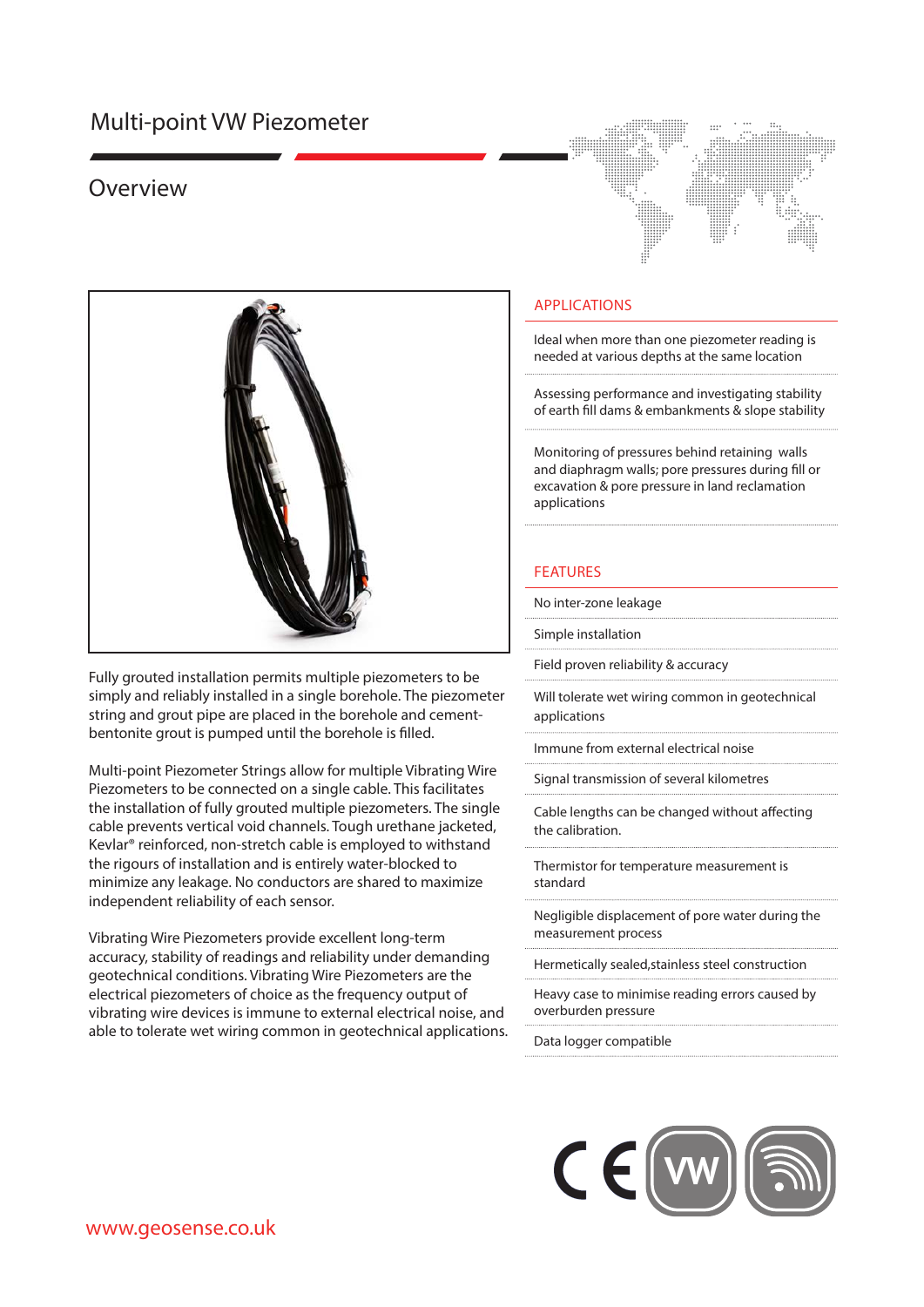## Specifications

#### VIBRATING WIRE PIEZOMETER SPECS

| The following specifications are for an individual vibrating wire piezometer.                                                                                                |                                 |
|------------------------------------------------------------------------------------------------------------------------------------------------------------------------------|---------------------------------|
| Pressure Range                                                                                                                                                               | 345, 518, 690 kPa 1, 2, 3.5 MPa |
| Over range pressure <sup>1</sup>                                                                                                                                             | 1.5                             |
| Resolution                                                                                                                                                                   | 0.025% FS                       |
| Accuracy                                                                                                                                                                     | $\pm$ 0.1% FS                   |
| Non-Linearity <sup>2</sup>                                                                                                                                                   | $<$ 0.5% FS                     |
| Calibration temperature range                                                                                                                                                | -20 to +80 $^{\circ}$ C         |
| Thermal effect                                                                                                                                                               | <0.05% FS/°C                    |
| Diameter x length                                                                                                                                                            | 20 x 178mm                      |
| Weight                                                                                                                                                                       | 240g                            |
| <sup>1</sup> The maximum pressure that may be applied continuously without causing damage and maintaining set point repeatability.<br>$2 \pm 0.1$ % FS available on request. |                                 |
| <b>Materials</b>                                                                                                                                                             | 316 Stainless Steel             |
| <b>Operating Temp Range</b>                                                                                                                                                  | 0 to $+70^{\circ}$ C            |
| <b>Over Voltage Protection</b>                                                                                                                                               | 90V Gas Plasma Arrester         |
| Thermistor                                                                                                                                                                   | 3k Ohms @ 25°C                  |
| <b>Frequency Range</b>                                                                                                                                                       | 1850-3500 Hz                    |
| <b>CABLE TYPE</b>                                                                                                                                                            |                                 |
| Type 910 Multi-core with Foil Screen & Drain Wire                                                                                                                            |                                 |
| <b>READOUT</b>                                                                                                                                                               |                                 |
| VWR-1                                                                                                                                                                        |                                 |
| <b>ORDERING INFORMATION</b>                                                                                                                                                  |                                 |

| <b>Type</b>    |
|----------------|
| Cable Length   |
| Pressure Range |
| Filter         |
| Cable Type     |
|                |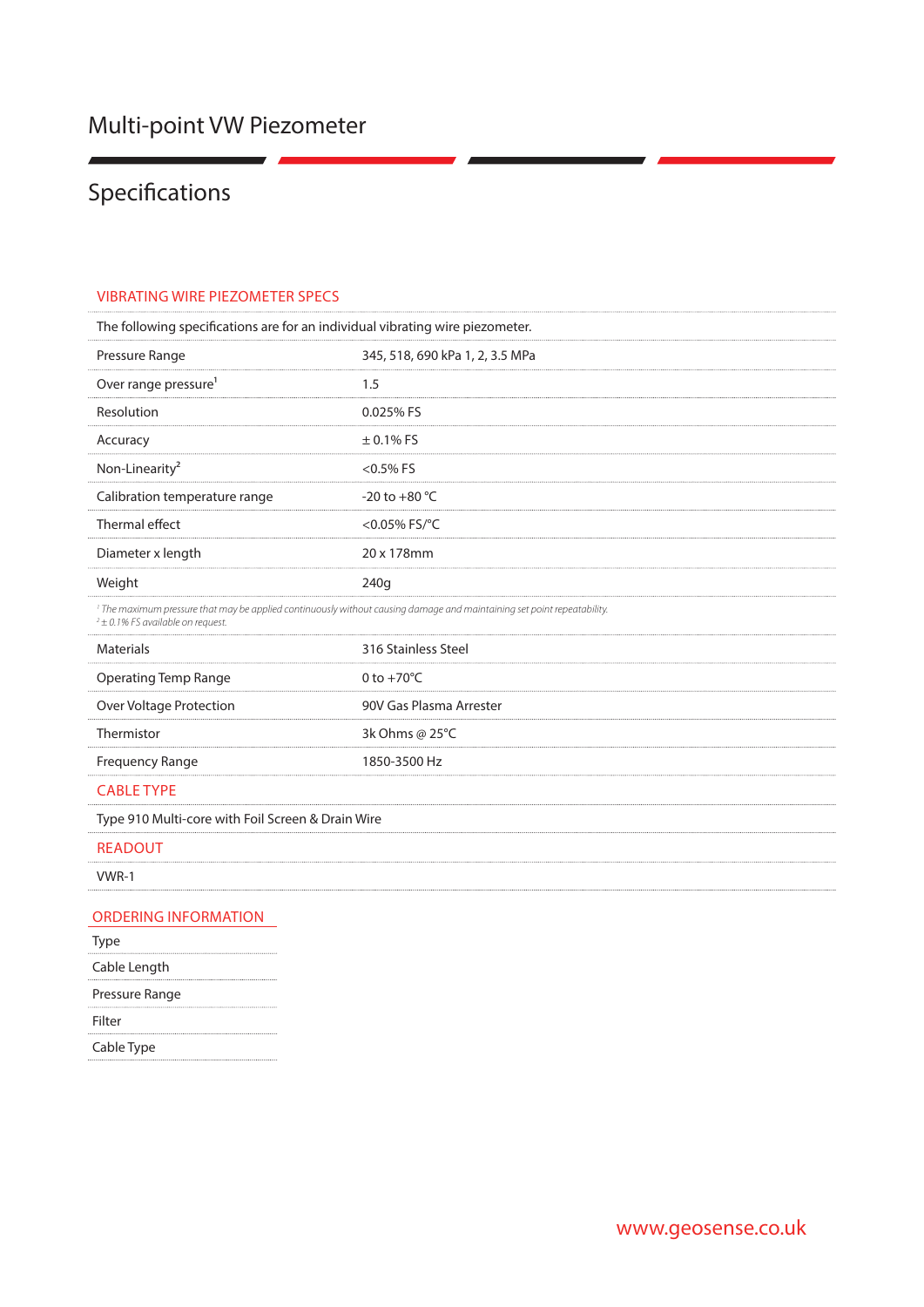## Ordering Information



#### PRESSURE RANGES

0.35, 0.7, 1.0, 2.0, 3.0, 5.0, 7.0, and 10.0 MPa (Standard model vibrating wire piezometer ranges shown).

#### DIMENSIONS

Please provide required lengths (as shown in diagram above) for Z1, Z2, Z3; Zb, Zd and ZX.

#### CUSTOM MADE

As this product is custom made to suit project specifications, please contact Geosense to discuss your requirements. Details required will include: cable depth, number of piezometers per string and measurement parameters regarding pressure and/or temperature.

#### FULLY-GROUTED PIEZOMETERS

Traditionally, multiple piezometer installations in a borehole were slow, complex, and subject to unintended communication between piezometers.

Grouted piezometers are quick and easy to install, have excellent zone isolation, and have rapid response to pore pressure changes.

The fully grouted method is increasingly the preferred standard approach for installing piezometers in boreholes.